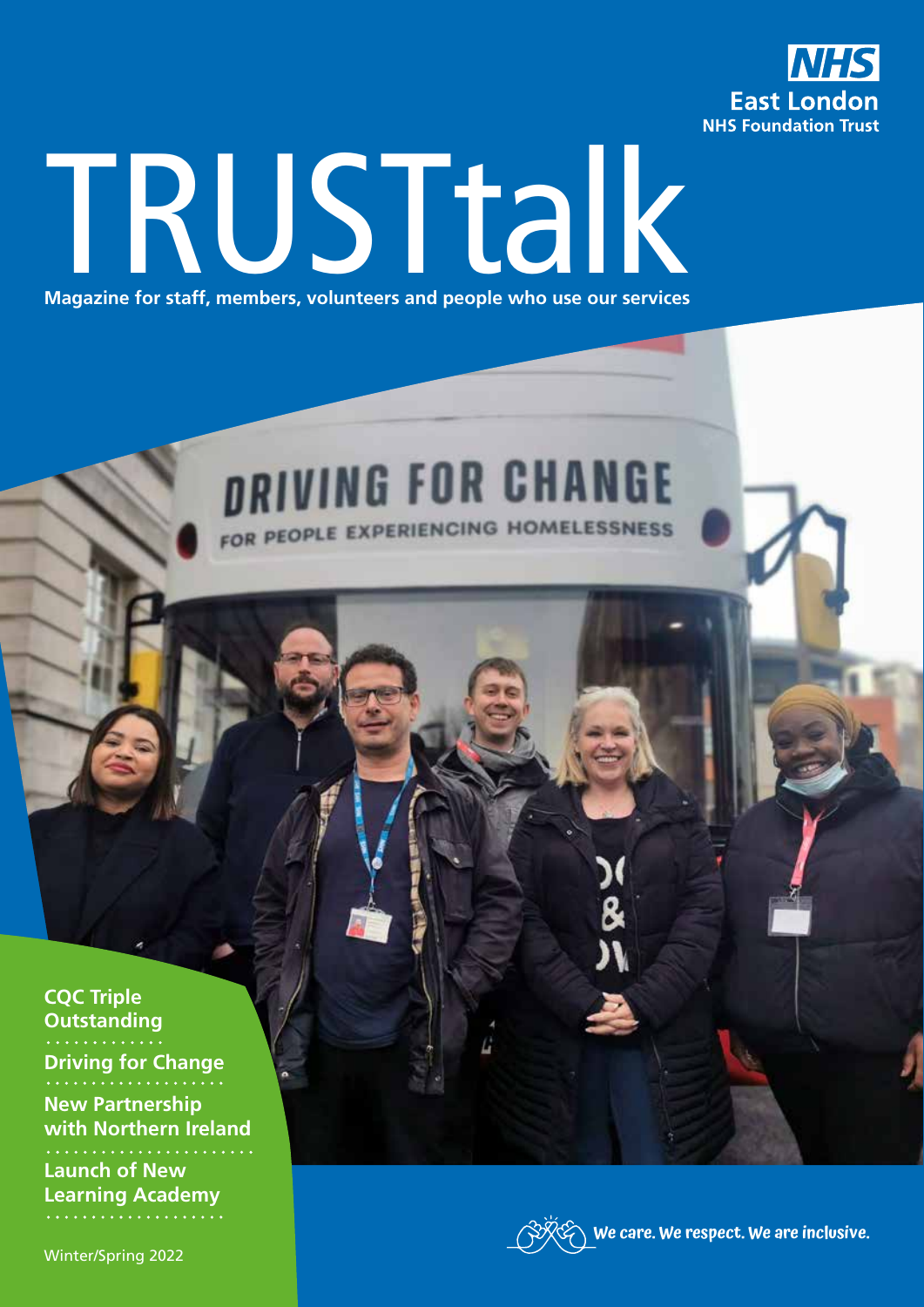

CareQuality **East London NHS Foundation Trust** 

# Chief Executive **FOREWORD**



**IN January, the Care Quality Commission announced that the Trust was to be rated 'Outstanding' for the third time, making us the first mental health and community health trust to do so. This is a considerable achievement especially in the context of the challenges we have all faced living and working in a pandemic. (This also comes on the back of the tremendous achievement by primary care colleagues at Leighton Road Surgery who in October, received an improved CQC rating moving from 'Inadequate with special measures' in 2019 to 'Good' across all domains.)** 

I am so proud of the commitment from staff, service users, carers and governors who have helped us to continue a culture of improvement and co-production in the work that we do. We aware that we have some areas that we need to continue focusing on to ensure that we continue to improve the experience of service users, carers and staff. Well done everyone

COVID remains a major focus for us. The highly infectious Omicron variant put our services under pressure over the festive period and in January due to the need for staff to isolate. But there does appear to be light at the end of the tunnel. I am aware that our staff are tired.

We are encouraging them to plan and take annual leave, and to rest, as our personal and working lives return to some normality.

Last rated **IN January, the Care Quality Commission announced that the Trust was rated 'Outstanding'. This made ELFT the first community and mental health trust in England to achieve this rating for a third time. The assessment is all the more meaningful because it took place amidst the extraordinary challenges of recent times.**

In other news, work has started on an interim Child and Adolescent Inpatient Unit for Bedfordshire, Luton and Milton Keynes. The facility, to be called Evergreen, is greatly needed to ensure that young people in the region who need inpatient care can be cared for near to where they live. Located in Luton, it will open in the Autumn.

The war in Ukraine means this is a worrying and distressing time for colleagues and for our local communities who have close ties with family and friends in Ukraine. We will do all that we can to support everyone during this difficult and upsetting time.

We have entered into a unique partnership with a Northern Ireland trust. We are working with Southern Health and Social Care Trust to support them to address a backlog of mental health referrals using our Talking Therapies IAPT model. If successful, this approach could herald the beginning of similar projects and sharing of expertise across the NHS.

Kindness and compassion have never been more important in these challenging times. Stay safe. **Paul Calaminus, Chief Executive**

| <b>Awards</b>                   | 4              |
|---------------------------------|----------------|
| <b>COVID Update</b>             | 5              |
| <b>Welcome to David Stevens</b> | 6              |
| <b>Evergreen MHU</b>            | 7              |
| <b>Greenhouse Winter Fair</b>   | 7              |
| <b>ELFT Learning Academy</b>    | 8              |
| <b>Driving for Change</b>       | 9              |
| <b>Pronouns Campaign</b>        | 10             |
| <b>Jamie Stafford Interview</b> | 11             |
| <b>ELFT's 'Green' Plan</b>      | 12             |
| <b>ELFT Charity</b>             | 1 <sub>3</sub> |
| <b>Members</b>                  | 14             |
| <b>Dimentia Book Published</b>  | 15             |
| <b>Final Word</b>               | 15             |
| <b>Waltham Forest Mural</b>     | 16             |
|                                 |                |

# **CONTENTS**

## **CQC Rates Trust 'Outstanding' for the Third Time**

The rating was awarded after an inspection programme that included:

- An announced core service inspection of mental health wards for older people
- An announced core service inspection of forensics inpatient wards
- Attendance at various meetings, forums and focus groups by inspectors
- A well-led inspection of the Trust from 26-27 October 2021

### **Positive Attitude**

The CQC report stated that ELFT's 'overwhelmingly positive culture supported patients to achieve good outcomes'. Staff told them they felt proud to work for ELFT and inspectors heard many examples of how staff put the people who use their services at the centre of their work. They found senior leaders were open, friendly and approachable. People and teams were able to speak honestly and reflect on where improvements were needed and how this could be achieved. Inspectors found that despite the challenges of the pandemic, the Trust had adapted, learnt and continued to make positive progress.

### **Inspiring**

The CQC were 'inspired' by the work being undertaken on race and privilege connected to the Black Lives Matter movement and the work taking place to improve staff wellbeing.

### **Improving Quality**

They found that Quality Improvement continued to be embedded and developed further across the Trust. An example was the current focus on waiting lists for services especially as referrals were increasing. The Trust was making data available to teams to help them use a structured approach to look at demand and capacity of services and develop individual plans to improve patient flow.

### **People Participation**

People Participation had extended since the last inspection and inspectors heard many examples where co-production was taking place. The People Participation team had responded to COVID with the development of a befriending service which had recruited volunteers and supported people who were lonely and isolated.

### **Leadership**

The assessor noted that there had been significant changes in the executive leadership team and nonexecutive directors – and these had provided an opportunity to improve the diversity of the board and introduce people with the breadth of experience needed to support the strategic direction of the Trust.



# **Hello and Goodbye**

**Director of Nursing - London** Congratulations to Sasha Singh who has been appointed Director of Nursing for London.

### **Farewell**

Our outgoing Director of Nursing, Andy Cruickshank is to be the Chief Nurse in Kent and Medway NHS Trust. Andy has been at the forefront of safety initiatives and innovation in mental health care. Eugene Jones, Director for Strategic Service Transformation has been appointed as Chief Operating Officer at Southern Health which provides mental health, community health and

learning disabilities services across

Hampshire.



**Retirement** Two long-serving Directors are to retire at the end of March. Michael McGhee is concluding his illustrious career as Service Director for Bedfordshire, Newham and Tower Hamlets Community Services. A social worker by background, Michael worked for several local authorities, before

coming to ELFT. Gill Williams, Director for Social Work, qualified as a social worker in 1980, and has been the voice of social workers in ELFT and has

led on work on sexual safety and professional boundaries in the Trust.

We say farewell to Dr Ben Wright, consultant psychiatrist and Chief Clinical Digital Officer, who is retiring after 18 years with ELFT.

Dr Wright combined his interest in using technology in healthcare with high clinical standards, and led on one of the first IAPT (Improving Access to Psychological Therapies) pilots now a core part of mental health services across the country.

We wish everyone every success in their future endeavours.

### Trustalk is now available in a digital format meaning you can read it on your phone, a device or a computer. The digital version has longer more detailed versions of some of the articles plus some short films featuring people in this issue. It is also interactive as you can comment on the topics in this issue. Go and have a look:

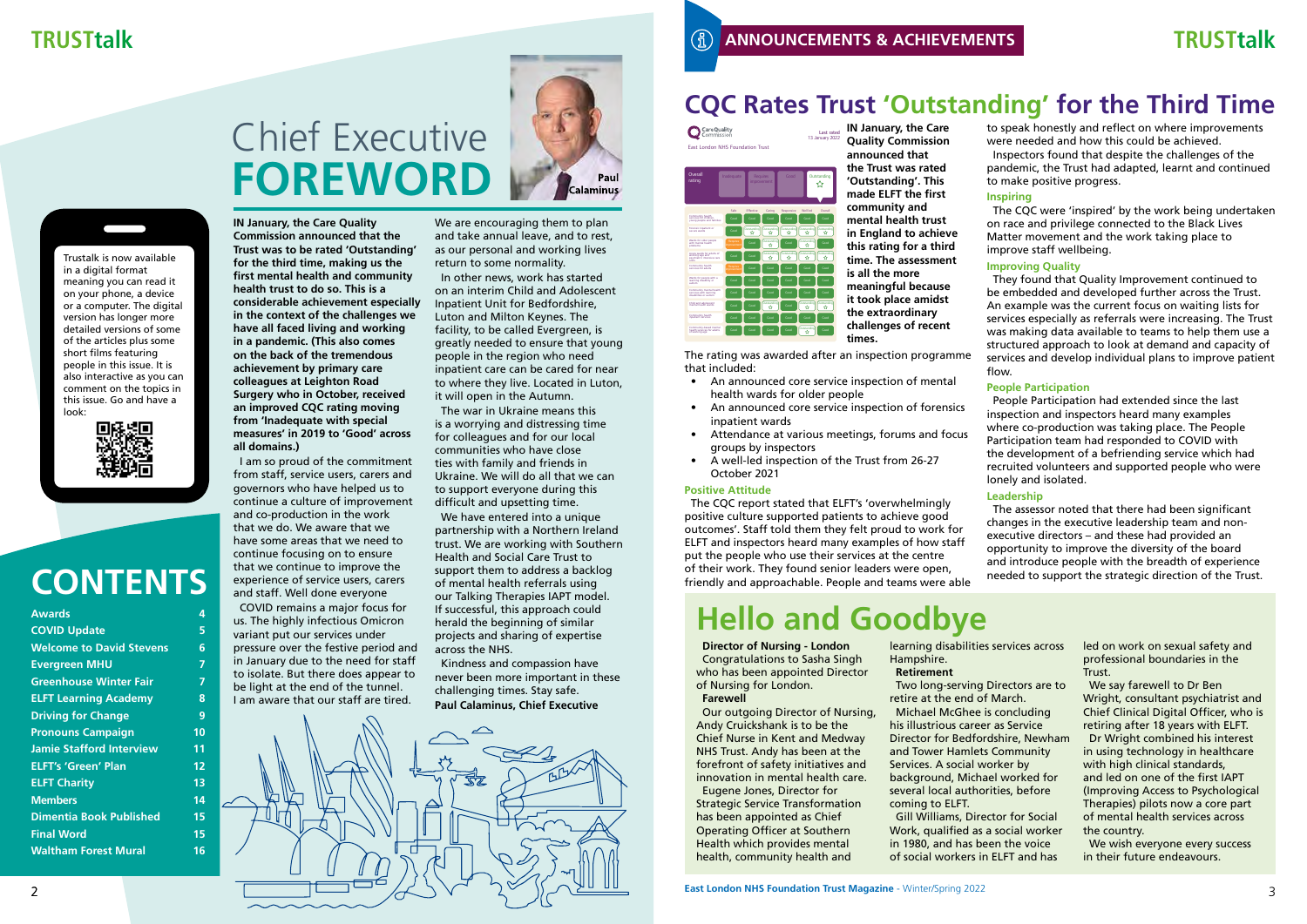**ALTHOUGH infection rates remain high, the Omicron variant of coronavirus has been a milder illness for most people. But we are not letting our guard down here at ELFT! All patients admitted into any of our units are being tested for COVID and staff are being asked to do twice weekly self-tests to reduce the risk of passing the virus onto patients and colleagues. This is in addition to continuing to wear masks in the work place, other personal protective equipment (PPE) as needed, and as always, to wash or sanitise their hands after patient contact.** 

We are hopefully moving to a position where as a country, we learn to live with COVID whilst supporting people who are clinical extremely vulnerable.

### **Staff Vaccination**

The Government's change of approach to mandatory vaccination has been a difficult and divisive experience for many staff and managers. The Government's original stance meant that some staff were considering leaving and finding different work or to have the vaccine despite their reservations. It prompted managers and staff to have upsetting and difficult conversations which will take time to recover from.

The position of senior health leaders at the Department of Health and Social Care is unchanged. They have written to all trusts to say that staff have a professional responsibility to reduce the risk of COVID-19 infection to patients and that the public reasonably expect this of those who care for them or their vulnerable relatives. With over 10 billion doses of the COVID-19 vaccine given worldwide, they are regarded as safe and effective, and provide a very high degree of protection from serious disease.

### **Tackling Low Vaccine Uptake in People With SMI**

A special project group has been set up to support service users in North East London (NEL) with a severe mental illness (SMI) to access the COVID vaccine. Currently, people with SMI have one of the lowest uptakes of the COVID vaccine with North East London having one of the lowest rates in the country. We will shortly be extending this project scope to people with a SMI in Luton and Bedfordshire, where the uptake of vaccination is higher.

Inpatient services have been providing vaccination and our community mental health teams will shortly be able to offer the vaccine at their premises. There is a different approach for people with a mental health diagnosis being managed in primary care.

People with SMI often have other health conditions and a shorter life expectancy than the general public, dying on average 20 years earlier. So it is crucial that they are supported to prevent avoidable illness and combat risks. Staff who work in mental health care settings are being asked to speak to every service user they see about their vaccination status.

### **Tower Hamlets Vaccine Buddies and Champions**

In Tower Hamlets, the People Participation service are trying a different approach by establishing a team of Vaccination Champions and Buddies to promote the COVID vaccine to people with mental health issues and learning disabilities. Robert Hunter, one of the Vaccinator Buddies, says *"Some people might just need a little extra support to book their appointment or may appreciate someone going along with them to a walk-in vaccination*  *centre."* Anyone using secondary adult mental health or learning disabilities services in Tower Hamlets can contact the team by emailing:

**elft.thvaccpromoproject@nhs.net**

### **Vaccines for 12-15 Year Cohort**

During half-term many of the large vaccination centres were open for walk-in and booked appointments in addition to some of the pharmacies.

### **Vaccines for 5-11 Year Cohort**

### **TRUSTtalk TRUST ANNOUNCEMENTS & ACHIEVEMENTS** (i) **TRUST ANNOUNCEMENTS & ACHIEVEMENTS TRUSTtalk ANNOUNCEMENTS & ACHIEVEMENTS ANNOUNCEMENTS & ACHIEVEMENTS**

COVID-19 vaccinations have started for 5-11 year olds who are Clinically Extremely Vulnerable (CEV), or live in a household with a CEV person.

### **Spring Booster**

Spring COVID boosters are to be offered to people aged 75 and over, and vulnerable groups.



possible. Talk to us

### **International Queen's Nursing Award for Telehealth Practitioner**



 Mark Rodriguera, an Advanced Telehealth Practitioner with Newham's Telehealth Team has received a Queen's Nursing Institute International Award. The QNI International Award is awarded once a year. It recognises outstanding practitioners who are internationally educated and work in community settings in England.

Marc has been in his current role at East Ham Care Centre since February 2020 and is a much valued member of the team.

Marc is also the Extended Primary Care Team's freedom to speak up champion.

Clinical & Service Lead for Telehealth and Extended Primary Care, Raguraman (Ram) Padmanabhan said:

*"Marc has put a lot of effort around keeping the team together during the pandemic. He was pivotal in mapping the Telehealth service during COVID to accommodate patients needing remote monitoring at home.*

*"He was instrumental in providing clinical expertise to patients discharged from hospital, post-COVID. Marc continuously supports junior colleagues not just within the team but from other teams too. Staff have often described him as someone who listens and handles situations with calmness and is very supportive."*

Deputy Director for ELFT Community Services Helen Green said: *"This is much-deserved recognition for the work Marc does. I know I speak on behalf of everyone that works with him in saying that he is an integral and highly valued member of the team."*

### **Award for Director of Nursing, Ruth Bradley**



Ruth Bradley,

ELFT Director of Nursing for Integrated Care, has won the Zenith Global Health award for the category:  $\leq$ Value of the Workforce.

Ruth was so busy that she was unable to attend the award ceremony. So, Mary Akangbe, the Founder and President of Zenith Global Health Awards at ZENITH, came to ELFT's headquarters to present the award personally!

### **Newham Diabetes Nurse Wins City University Award**



 Diabetes Specialist Nurse, Rita Osemwengie, was completely surprised to get a call to say she was this year's winner of the Phillip Goodeve-Docker Award at City University for being the best District Nurse student. The academic prize is offered to the top performing student of the District Nursing SPQ programme

in every university in England, Wales and Northern Ireland. *"I wasn't expecting it at all. My family and colleagues are thrilled."*

Rita has worked in Newham for over three years but recently took up a new role in the Diabetes team. During the district nurse course, she had the opportunity to undertake a placement with the Newham Diabetes team which sparked an interest in this specialist field. The role involves educating and managing patients with complex diabetes needs, interpreting their test results, and with them reviewing their medication.

She said, *"One of the best parts of the job is putting smile on people's faces, gaining their trust and seeing them gain confidence in managing the condition. It feels good to play a part in minimising the complications of diabetes. It is harder when someone doesn't understand the risks and the complications that can arise if they don't give it the attention they should."*

Rita enjoyed the District Nursing course at City University and found it interesting, intriguing, and challenging. She said, *"I valued the focus on leadership and management skills, communication skills, problemsolving skills, attention to detail and making difference in people's lives. I love working in the community as a nurse and making positive impact on people's lives."*



# Awards **COVID Update**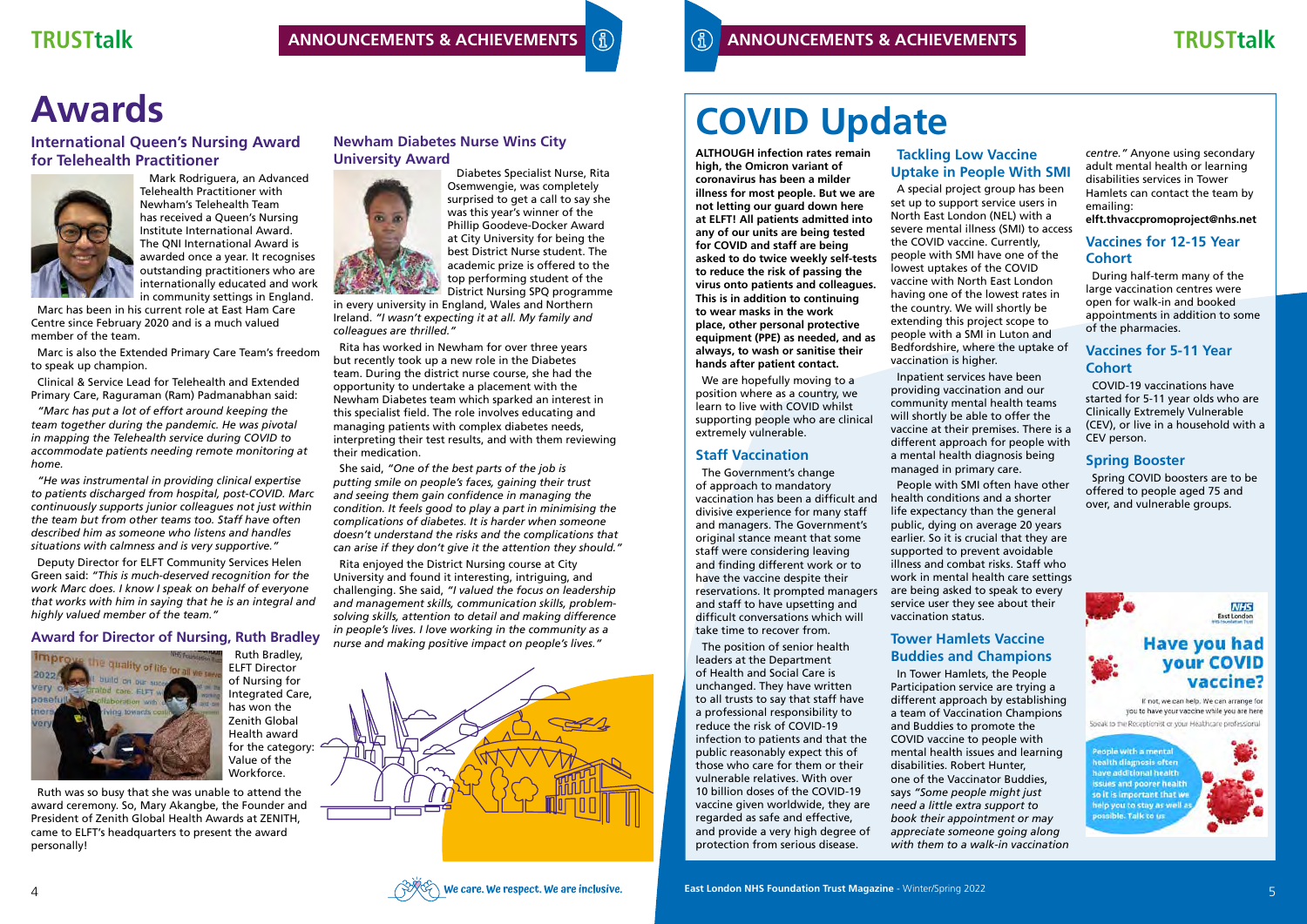### **TRUSTtalk TRUSTTAL IMPROVED EXPERIENCE OF CARE**  $\leq \frac{1}{2}$  **IMPROVED EXPERIENCE OF CARE**





# **The Greenhouse Winter Fair**

**THE Trust and Central and North West London NHS Foundation Trust (CNWL) are embarking on an exciting journey to develop our specialist Child and Adolescent Mental Health Services (CAMHS).** 

In 2021, NHS England awarded funding for the two Trusts to develop an interim acute inpatient unit for

children and young people in Bedfordshire, Luton and Milton Keynes. This will be the first time that young people will have access to this provision in this part of the country.

The development of the new service is being undertaken in conjunction with children, parents and carers who have experience of inpatient admission.

Young people are helping us plan the ethos of the unit, recruit the staff and think about how we deliver the best care. Following a number of polls, young people recently agreed the name for the unit, which will be Evergreen.

Scoping has been completed and a range of options were considered to identify a suitable location for the unit. Evergreen will be situated on the first floor of Calnwood Court, on the Luton and Dunstable Hospital site.

It is anticipated that Evergreen will be operational this year and will consist of 8 general adolescent beds. The service will provide specialist, short-term care for children and young people aged 13-17 with severe or complex mental health difficulties.

A permanent CAMHS unit consisting of 18 beds will be developed as part of the wider modernising inpatient care programme in Bedford.

**SEVENTY visitors attended successful Winter Fair events in Hackney organised to provide a one-stop health and help shop for patients experiencing homelessness and those who are vulnerably housed.** 

Free haircuts along with health and social care support, and flu jabs for any visitors experiencing homelessness in City and Hackney were available.

There were free supplies of clothes and shoes for men and women and other help and advice including attendance by the street vet support service.

Visitors were also offered hot food and drinks, long life food supplies and toiletries.

The focus is to support anyone in City and Hackney experiencing homelessness, living in a hostel, hotel, temporary accommodation or who is sofa surfing or not

registered with a GP or finding it hard to register with one. The events are supported by the Greenhouse practices multi agency partnership group, which is a collaboration of twenty-six health, care and housing providers across city and Hackney.

Mojo Stewart, a volunteer at one of the events, got visitors up dancing to 'Blame It On The Boogie' by The Jackson 5, including the Speaker of Hackney, Councillor Michael Desmond, and Cllr Sade Etti, who were among the guests.

The Councillors congratulated Marina Muiread, ELFT Director for Primary Care, and Sultan Ahmed, Practice Manager at The Greenhouse, on the success of the event.

Sultan Ahmed said: *"I am incredibly grateful to all our incredible staff that made this*  *event a success."* Marina Muirhead added:

*"At a time when people are talking about COVID, we have still found a way to gather together safely and continue to make a difference in our local community. The Greenhouse Practice has led this thoroughly, bringing sunshine into the lives of people despite this difficult time."* 

The Greenhouse Practice provides care to people living in hostels or supported accommodation, rough sleepers, hidden homeless, and people who spend a significant amount of time on the street or in other public places.

The Greenhouse can also be found on the **@ChangePlease** bus, which comes to Hackney Town Hall every Thursday 10:30 - 4:30pm to support homeless people.

# **Welcome To David Stevens**

### **THE Estates, Facilities and Capital Development department at ELFT has a new director.**

 David Stevens has joined the team in October. He has been working in the built environment for over 30 years, starting as an apprentice electrician and then quickly moving up. For the last 10 years or so, his career has focused on estates, facilities management and capital development.

Most recently, he was employed at UCL University where he had responsibility for multimillion budgets, over 100 directly employed staff and a huge variety of projects, suppliers and contractors.

He has a few ideas in the pipeline. He explains *"I've joined ELFT at an* 

*exciting time. Our Estates Plan and strategy needs refreshing so I am looking forward to engaging with a wide range of people to get their views and ideas. One key element of this will be the Green Plan, our Trust wide plan for achieving carbon net zero and tackling climate change."* David is very active in his

profession, sitting on a number of committees, boards and panels, all striving to make facilities management better. He is also active within his Livery company; the Worshipful Company of Engineers, and he recently received the freedom of the City of London. Outside of work, David enjoys switching off and relaxing with a good book, usually biographies or



crime novels. He loves to travel and is also a keen runner and member of London Front Runners, an LGBTQI+ running club in London, and has run a number of marathons.

Obviously, we have to get the basics right such as power, lighting, safety, temperature, cleaning, food, accessibility, etc.

But we need to think about the future - and ensure that we have buildings in the right locations, that are efficient, that support our carbon objectives and that make the most of design and architectural ideas to provide good quality, fit-for-purpose, calm, therapeutic spaces for staff to work in and where local people can receive safe and effective care and treatment.

**For Bedfordshire and Luton** 26 April 12:30-14:00 27 April 18:00-19:30



26 April 18:00-19:30 27 April 12:30-14:00

**To be part of our Estates and Environment Big Conversation, join one of our online meetings:**



**You can book a place using QR codes or by going to the ELFT website. Or email: elft.communications@nhs.net for a link to the meetings.**

**YOU are invited to join our latest BIG conversation about the buildings and settings in which we provide our services. We want to hear from staff, service users, governors and members, and the public about what is important to you and your thoughts and** 



**EAST London NHS Foundation Trust (ELFT) and North East London NHS Foundation Trust (NELFT) have come together to advertise for a single Chair for both organisations.**

The two Trusts already have a history of working in partnership and collaboration. The Joint Chair role

is designed to build on these foundations and make a positive difference to our communities while also influencing national NHS policy. Both Trust's will have separate board of directors, and a separate board of governors. See Mark Lam's 'Final Word column at the end of the magazine for more information.

## **Joint Chair Opportunity**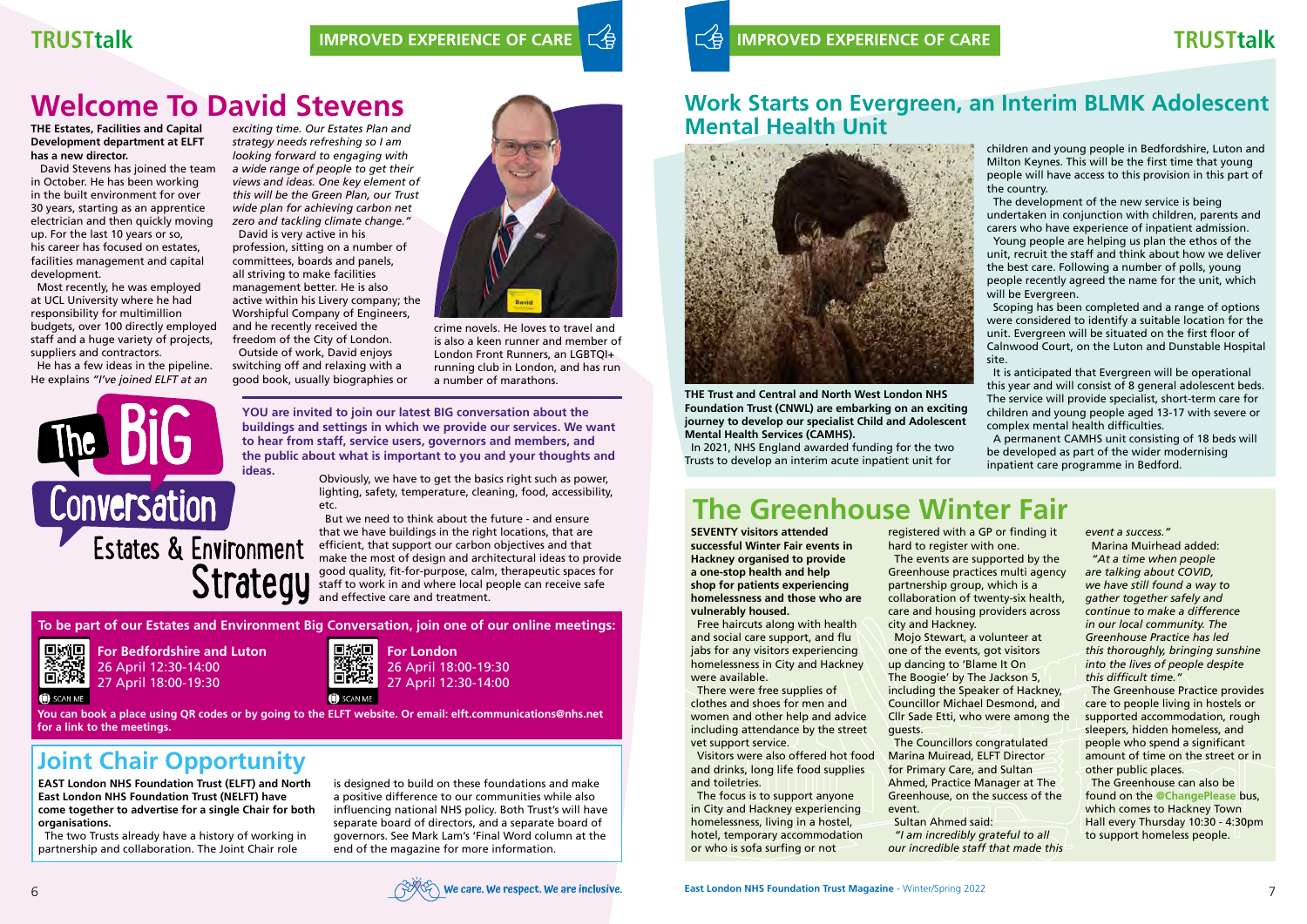### **How the service is helping**

One client visited the bus in Hackney after passing it several times, eventually building up the confidence to step on board. She was quickly put at ease by the team and mentioned her arm was hurting.

Thembi assessed the injury and, suspecting it was broken, advised the client to visit A&E. A&E staff found a fracture and provided treatment for the client, who returned to the bus to thank Thembi and the team personally for their help.

Thembi was also able to connect the client with The Greenhouse practice so she can access ongoing primary care support. She is one of numerous people with no permanent address now receiving support from The Greenhouse having been helped by the bus team.



# **Driving for Change Bus Project**



**STORIES of 'hope and help' are showing the value of a bus supporting people in City and Hackney experiencing homelessness, according to the Trust's director for primary care.**

Marina Muirhead joined colleagues from partners Change Please and NHS North East London Clinical Commissioning Group to visit the Driving for Change project in Hackney on 10 February, which marked three months since the service went live.

The multi-agency Driving for Change programme uses repurposed London buses to provide an allin-one direct intervention service offering free GP consultations, haircuts, dental care, digital and financial literacy training, employment support, shower facilities, therapy assessments, and essential everyday items.

The aim is to give people experiencing homelessness pathways to potentially life-saving key services that centralise support.

A Driving for Change bus is parked outside Hackney Town Hall on a Thursday and Queen Victoria Street in the City on a Wednesday.

ELFT nurse practitioner Thembi Mpofu joins the bus team in Hackney to provide healthcare support and to link clients to the Trust's Greenhouse Practice in the borough, which provides care for people experiencing homelessness.

Marina spent the morning talking with colleagues to hear their experience of providing the new service and to plan next steps for Driving for Change.

*"I am so proud of this project and everything it represents,"* she said.

*"My heart was bursting after hearing stories of hope and help. This pioneering programme is offering practical help for people who need it but the team also provide a kind word, a smile and other small touches that that make our clients feel truly valued."*



## **Local School Make a Visit to Biggleswade CMHT**



new online platform to support all staff training. The ELFT Learning Academy can be accessed via an icon on staff's computer screens, via a link on the intranet or via a mobile phone. When they log on, staff will see a traffic light system alerting them to statutory and mandatory training courses they need to do and when they need to do it by. It will also highlight other courses that they can do for fun! And to enhance their knowledge and skills. There are short films showing them how to navigate the system and a question and answer section.

Steve Palmer, Associate Director for People Development said, *"This is a state of the art learning system that will make a real difference to staff."*

**BIGGLESWADE CMHT received a surprise visit from children and staff of the Edward Peake Middle School, a local school close to the service on 1 February.**

The children delivered a touching package which included 40 handmade cards from the Young Leaders Group at the school. (See picture above)

# **ELFT Learning Academy** THE Training and Development team have launched a



The cards contained heart-warming messages from the children.

A sample of messages below:

*"Dear mental health worker. You are awesome thank you so much for helping all these people, lots of love"*

*"Dear mental health worker. Thank you for all that you do. From Esme"*

*"You're a Star!! You are awesome, thank you. From Evie"*

*"Thank you for what you do for our community! Great Job! From Edward"*

This is only a small sample of the messages of appreciation and it is fair to say that the whole team were really touched by the thought and effort from the children.

The cards have been shared out with all the team members, and everyone has been asked to keep a card on their desk or on the wall as a reminder that the work they do is valued and appreciated.

Operational Manager at Biggleswade CMHT, Martin Orr, has written back to the Young Leaders Group to thank them for their kindness and has offered to come to meet with the Young Leaders to talk about mental health and the work included within our Community Mental Health Teams.

During moments of stress and hard work, it is really important to share some positivity.

A huge well done to the team at Biggleswade CMHT!

## **Asking for a Friend**

ALTHOUGH COVID restrictions have lifted in England, my friend won't meet me for a coffee or join in any socialising as they say they are worried about catching Omircon? Are they right to be worried?

The COVID pandemic has affected everyone differently. Some of us are out of the habit of socialising and have got into a pattern of staying at home. Others have embraced the chance to get out and about and catch up with friends.

The Omircon variant of COVID is highly transmissible and infection rates have been high, but for most people, it has been a milder short-term

illness. To reduce the risk of catching Omicron, you and your friend could both do a self-test to make sure you're COVID negative before meeting for a coffee, wear masks in crowded public areas, sit in a well ventilated area and wash/sanitise your hands after using public transport, cashpoint buttons, lift buttons, handrails and other surfaces touched by others. It may be that your friend feels anxious or a bit flat and depressed - many people feel like that. Or they may be worried about passing on the virus to vulnerable people in their circle. So why not suggest a walk and a takeaway coffee in a park, or a go to a cafe at a quiet time when fewer people are about to get them back into the swing of going out - and having a bit of fun with their lovely friend.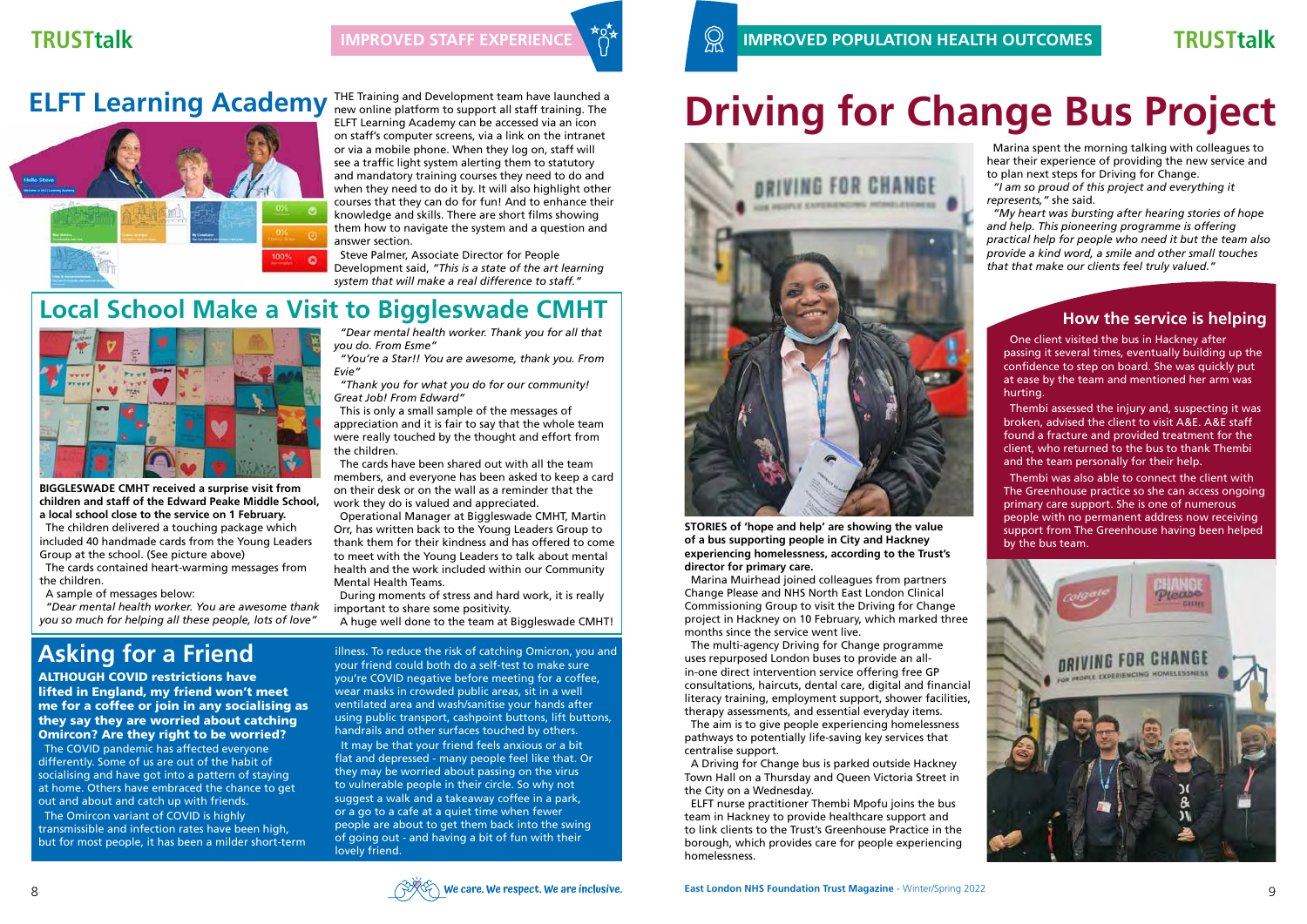# **Interview with Jamie Stafford**



**IT'S been just over two years since the new Community Mental Health Transformation Programme started. We catch up with Programme Director Jamie Stafford to see what's happened and what's next…**

Thank-you very much! I joined ELFT in 2013 and since then have worked in a variety of nursing, management and

### **Congratulations on your promotion, how did you come to be involved in the programme?**

It's genuinely been a complete privilege to work in the programme, and has really brought together my love of improvement, systems leadership, and coproduction.

I think having an awareness and experience of some of the pressures and challenges faced in front-line care – particular within multi-disciplinary teams – has been important for me in my current role too. I've spent much of the last decade working in and with teams trying to improve things, and learnt a great deal working in nursing teams about relationships and teamwork.

**How do you think your nursing background has helped you in your current role?**

It's also true that there are so many remarkably compassionate and dedicated health and social care staff who haven't come from a clinical background, but live and breathe the same values of care, respect, and inclusivity. Believe it or not, I've met many unsung heroes in our corporate services!

We also have a lot more to learn from our Primary Care colleagues. Speaking with GPs particularly about how they see their role in local communities as well as their understanding of the wider determinants of health and how they impact their local population, is so refreshing. Their model is entirely open-access and self-referral (with proactive outreach offered too), and no-one is ever discharged. What would it take to normalise this approach for mental health services, and what would be the impact?

Quality Improvement roles. When the London Community Mental Health Transformation Programme was initiated in November 2019, I was tasked with supporting the use of Quality Improvement within the work to design, test and scale-up a new model of integrated care, and also to support the development of a learning system around the work – an opportunity for people to test and learn together. We've also been able to welcome so many new staff, and really developed and embedded a set of new roles to support this broader more diverse multi-disciplinary team – Community Connectors, Clinical Associates in Psychology, GP Mental Health Leads, Mental Health Practitioners (through the ARRS programme).

### **Why is this programme important to the community, the services users and staff?**

The programme represents such a huge opportunity for us to change the way we think about mental health care in the community. As a large NHS organisation, I think we have a lot to learn from some of the smaller organisations in our geographies. Some of our biggest successes in recent years have been as a result of partnering with new organisations, and co-developing new culturally-competent care offers.

10 **East London NHS Foundation Trust Magazine** - Winter/Spring 2022 **11** and the state of the state of the state of the state of the state of the state of the state of the state of the state of the state of the state of t

Mental Health Nursing is such a wonderful career, and there's something so special about caring for people, particularly when they're struggling in life. My years working on inpatient units helped give me some insight into some of the challenges that people in our communities face, and also why genuine coproduction with service users and communities really matters. It became increasingly apparent to me that the most impactful intervention we provided on the ward was the community of people within it – I saw incredible nursing care role-modelled and also saw the profound value of peer-support. Some of our challenges come from the sheer scale of the task in hand. This feels like a generational opportunity to reimagine mental health care in the community, and bring about structural, process and culture change. Of course, all of this has been happening while services remain open and managing waves of COVID-related disruption (and loss). I think at times, people have found this rather overwhelming, and we've inevitably had ebbs and flows in momentum. We've also seen some amazing examples of how our closer connections with partner organisations have enabled a more joined-up approach to some of the challenges faced. The flexibility, resilience and creativity within our teams has been really inspiring to see.

### **How has the programme progressed over the last two years?**

Quickly! We started with just a handful of 'pioneer sites' who coproduced this new model of care from the ground up. Over the last two years we've gradually scaled things up and are now 'live' in all 24 Primary Care Networks in East London.

We're particularly proud of our amazing People Participation sub-team, which has grown a lot during that time and has had a massive impact across the local system.

### **What challenges has the programme faced?**

### **What are your key objectives for programme delivery this year and how do you plan to fulfil these?**

We're just about to kick off a process of planning for the year ahead, so I think that remains to be decided. Two areas that are top of my list though are:

Inequalities – Our VCSE Winter Pressures Programme, which we are running with Compass Wellbeing is identifying some amazing ideas from the voluntary sector for ways that we can work together to tackle inequalities in access, experience and health outcomes. I think this will be a huge focus area for the programme this year.

Care planning – As we look to further embed DIALOG+ (Quality of Life Approach) and move away from CPA, I think another major focus of our work will be around careplanning. There are also some hugely exciting related pilot projects in the pipeline too, including the expansion of the Patients Know Best platform (which enables people to access their DIALOG+ care plan and Physical Health Check data on their own smartphone) and some new developments around Personal Health Budgets.



**Pronouns Campaign**

**THE LGBTQ+ network at ELFT, in collaboration with the Communications team, ran a five weeks long internal campaign on the importance of sharing gender pronouns.**



The campaign was aimed at staff members, to raise awareness around the importance of using gender pronouns and sharing them in work settings, particularly in email signatures, even when one identifies with the gender assigned at birth (called cisgender).

The campaign asked a range of staff to explain what it means to them to be addressed with the correct chosen gender pronouns and why it is essential that we all share our pronouns, even if we identify as cisgender. There was a lot of common ground among every answer.

As one of our staff member beautifully clarified, *"Being addressed with the correct gender pronouns shows that people respect my decision and my understanding of who I am."*

Another explained: *"If a cisgender person shares pronouns, it makes me feel safe to talk about certain topics, because it means they know that pronouns are important to someone and they probably had a discussion about that. It automatically makes the environment safer because I feel there's a higher chance of that person respecting my choice of pronouns."*

*"Additionally, it's also just a better way to start a conversation, especially if a service user is looking for a mental health service to get support for their gender, sexuality, or anything related to this topic."*

## **Partnership with Northern Ireland Trust to Reduce Their Mental Health Waiting Times**

**A unique partnership between ELFT and Southern Health Social Care Trust (SHSCT) in Northern Ireland aims to work together to look at new ways to reduce waiting times and increase the variety of services for local people referred to primary mental health care.**

The project, Steps to Wellness, started in February and included training existing staff. It aims to increase the range of treatments available in this part of Northern Ireland, while also increasing capacity and access to these treatments for local people experiencing symptoms of common mental health problems. The initial clinical phase will begin with anxiety and depression groups with first spaces offered to those on the existing waiting list.

The service can support people with a range of mild to moderate clinical conditions, including but not limited to depression, anxiety, panic, OCD, Health Anxieties, and PTSD. The service follows evidence based treatment built on the principles of CBT (Cognitive Behavioural Therapy) which requires the service user to be motivated to engage with treatment.

The Southern Health and Social Care Trust provides health and social care services across the five council areas of Armagh, Banbridge, Craigavon, Dungannon, and Newry and Mourne. SHSCT approached ELFT as the Trust has extensive experience in providing Talking Therapy Services (under the NHS national programme: Improving Access to Psychological Therapies).

Asking people how they feel about the use of technology in their care

The Trust has contacted around 40,000 people who have used Trust services in the last three months to gain feedback on the use of technology in their care. With more of us than ever doing online banking, shopping and connecting with family and friends online, the Trust wants to know how much people want this in their healthcare.

The Trust has collaborated with City University, London and service users from the People Participation Digital Community to co-produce the survey. The survey has been sent by post or by email where we have an email address for the individual.

This is the first study of its kind and will provide valuable insights into how comfortable people are with services like video consultations and online bookings.



# **Digital Equality Survey**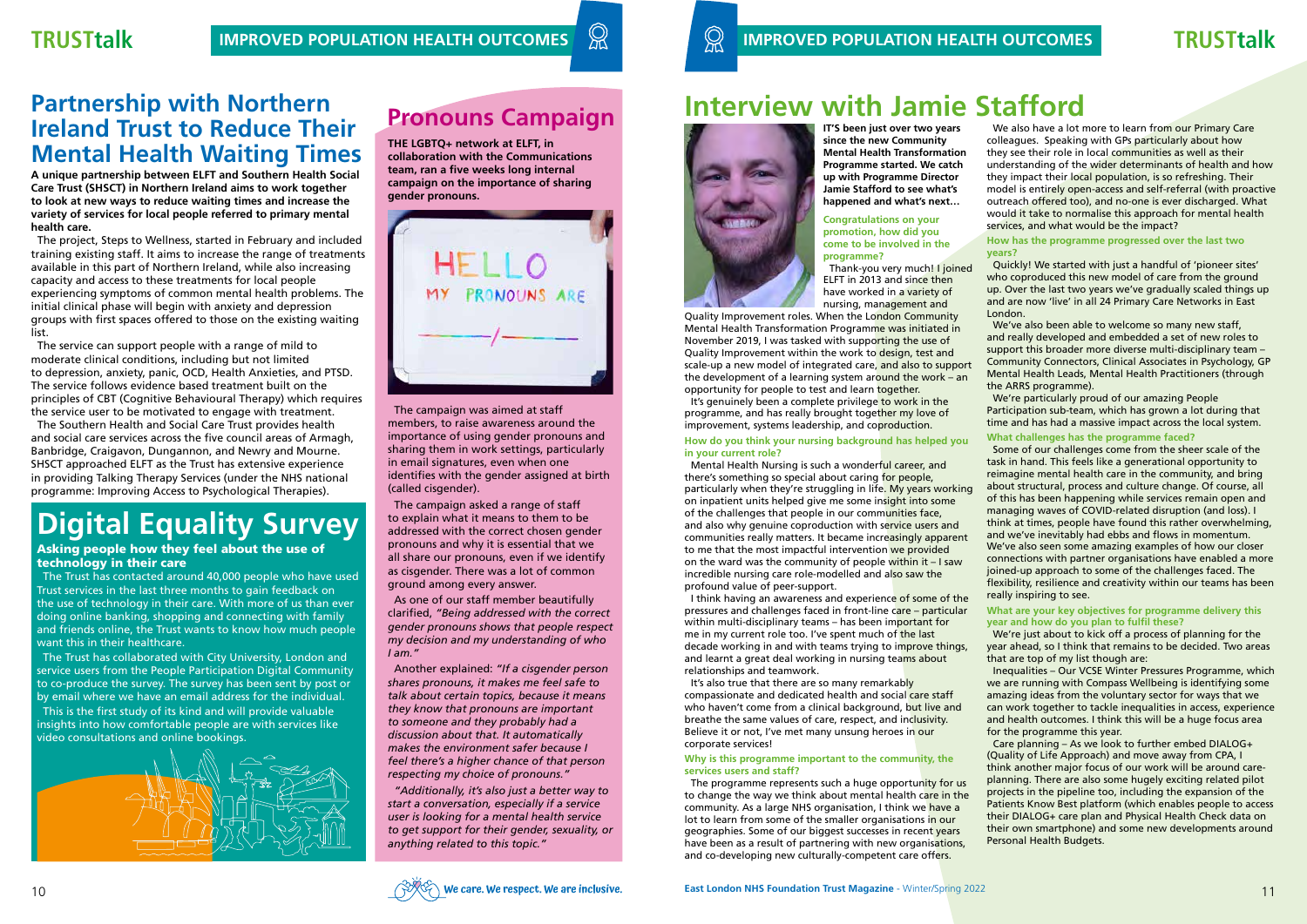### **TRUSTtalk**





**TRUSTtalk IMPROVED VALUE IMPROVED VALUE**

# **ELFT's Green Plan for 2022-2025 ELFT Charity**

**THE ELFT Charity supports innovative projects that make a positive, lasting change and go above and beyond what the NHS would usually provide. Sometimes the most impactful ideas are simple ones that can benefit service users and staff in novel ways. Below are two initiatives that the ELFT Charity has been able to support:**

### **Winter Kits for Homeless People**

The Greenhouse Practice in Hackney provides GP services and primary care support to people living in hostels or supported accommodation, rough sleepers, and people who spend a significant amount of time on the street or in other public places. The Greenhouse team applied for a charity grant to provide Winter Kits to support their service users. This consisted of new coats, hats, gloves and socks. The recipients

of the winter packs couldn't quite believe it with one saying *"Do I need to pay for this? Why is it free?"* and another stating, *"I haven't had a new coat in over 10 years!"*

### **Purchase of Epilepsy Monitor**

A loss of a young one is always very hard especially when they have enduring conditions like epilepsy. To develop a lasting legacy of the love for their child, a family wanted to donate money for the purchase of an Epilepsy Monitor to help another family avoid the pain and distress they had gone through. This donation went direct to the service at their request.

Dr Mohit Venkataram, Executive Director of Commercial Development, is leading on the development of the ELFT Charity. He said, *"These stories show how far reaching a donation to charity can go. The impact is both on the person making the donation and fulfilling a legacy or cause that they believe in, as well on the person receiving the donation. Charitable funds do not replace NHS funding, they allow us to do something different and be creative. Our staff work closely with our local communities and will often know their needs, where there are gaps and where the ELFT Charity could help. I urge you to connect with the ELFT charity so that together we can make a difference to the local communities. Please support us and raise funds as well as participate in suggestions how we can use the funds to best effect."* 

All applications to the ELFT Charity are considered by the ELFT Charity Committee. If you would like to make a donation to the ELFT Charity, raise money for it or apply for a grant, go to the ELFT Charity webpage: **https://www.elft.nhs.uk/get-involved/elft-charity**

## **Your Letter is in the Post!**



**WE'VE come a long way in the way we communicate with patients and service users. Once upon a time, after you saw a health professional, they would dictate a letter to a secretary. The secretary** 

**would transcribe their shorthand 'hieroglyphics' and type a letter to the individual. Later, through technological advances, health professionals could use a Dictaphone to record the words they wanted included in a letter. The secretary would then type the letter by listening through earphones.**

Fast-forward another few years and computer dictation arrived on the scene.

Winscribe is a digital dictation workflow solution which allows the clinician to quickly and seamlessly record any dictation. This prevents the possibility of delayed or lost dictations all while improving efficiency.

Dragon Medical One is a software that goes even further as it can dictate three times quicker than an average person can type and is 97-99% accurate. It has an extensive vocabulary list and has accent detection.

Elliot Winstone, ELFT's Digital Transformation Project Manager, *"Using this technology means that the record of the consultation appointment is accurate, it's timely as it can be recorded straightaway, and it means staff spend less time on administrative tasks and more time with the patient/service user."* 

**ELFT has just published its Green Plan for 2022-2025. It outlines the ways in which the Trust plans to reduce emissions in the next 3 years and looks to even greater gains over the next 20 years and beyond. In this interview, Clinical Lead for Environment, Sustainability and Climate Action for Luton & Bedfordshire, Dr Paul Lomax talks about the changes that staff and service users can make to support the climate and ecological emergency.**



**When did you first become interested in the climate change and the impact of human behaviour on the planet?** For a long time I viewed it as something that was clearly an important issue and something we should all be a bit worried about but I don't think I thought about it more deeply than that. It has only been in the last couple of years that I have really listened to some of the predictions about the effect of what sound like small numbers; 1.5 degrees 2.7 degrees, 4 degrees, will have on the planet in the near future and it really scared me.

**Was/is there any specific aspect that made you feel you wanted to get involved?** There are lots of different roles and non-clinical stuff that we get to do as doctors but I don't think any actually get you to think about how you can help alter the future of the planet. Once I thought of it this way, I didn't really have an option but to think of ways to get involved.

### **What worries you most if we don't start addressing**

**issues of climate change?**I think the world will be a very different and worse place for me, my family, and every other person. This won't be in 100 years' time, it'll be soon. The problem is by the time we start noticing some of the most dangerous consequences of this, it will already be too late and the carbon dioxide will already be in the atmosphere.

**Do you think small actions can make a difference if large actions in other parts of the world are causing damage?** Definitely. Particularly as we all work as part of the NHS, a huge purchaser of drugs, services, equipment, etc. If we can make changes to our practice that work well, they will spread throughout the NHS and international healthcare. If we are putting climate action into our service decisions, then so are the thousands of companies that want to sell to us. The knock-on effect of individuals, teams, ELFT, the NHS making climate conscious decisions will be massive.

**What would you like staff to do as part of this work?** It isn't just about not photocopying or turning lights off when you leave a room, but other things: Does my

12 o'clock appointment really need to drive into the hospital to see me? Is there a better inhaler I could suggest? Do they really need that scan - will it change my diagnosis? Could I suggest a nature-based therapy first before I talk about medication?

**COVID has seen a massive increase in one-use plastic in the NHS resulting in a lot of debris. Could this be avoidable in the future?** Yes, I think that is an important issue. But the thing that struck me about the pandemic was that feeling early on that when the lock downs were lifted and we didn't want to go back to doing everything the same way - long hours, long commutes, not seeing friends and family, not having green spaces, sitting in traffic jams. I worry we are starting to lose the idea that we can actually change the environment we live in for the better. I think the legacy of COVID should be to realise what we can do if government, business, and individuals put their mind to it.

## **CAMHS Discovery College for Bedfordshire and Luton**

**FREE workshops to provide life skills and promote mental wellbeing are to be provided by the Trust for children and young people across Bedfordshire and Luton. The area's first online Discovery College (DisCo) has been launched by ELFT's Child and Adolescent Mental Health Services (CAMHS).** 

It is open to anyone up to the age of 18 living in Bedford Borough, Central Bedfordshire and Luton and will provide courses and workshops shaped in partnership with young people.

The college will provide practical support to help maintain good mental health and learn skills that will help with day-to-day challenges. All workshops will be delivered by friendly tutors and designed to be informal and engaging.

A launch session for the pilot project was held on 18 October to explore what DisCo means. A detailed prospectus with a range of creative engagement modules will also be rolled out over the coming months.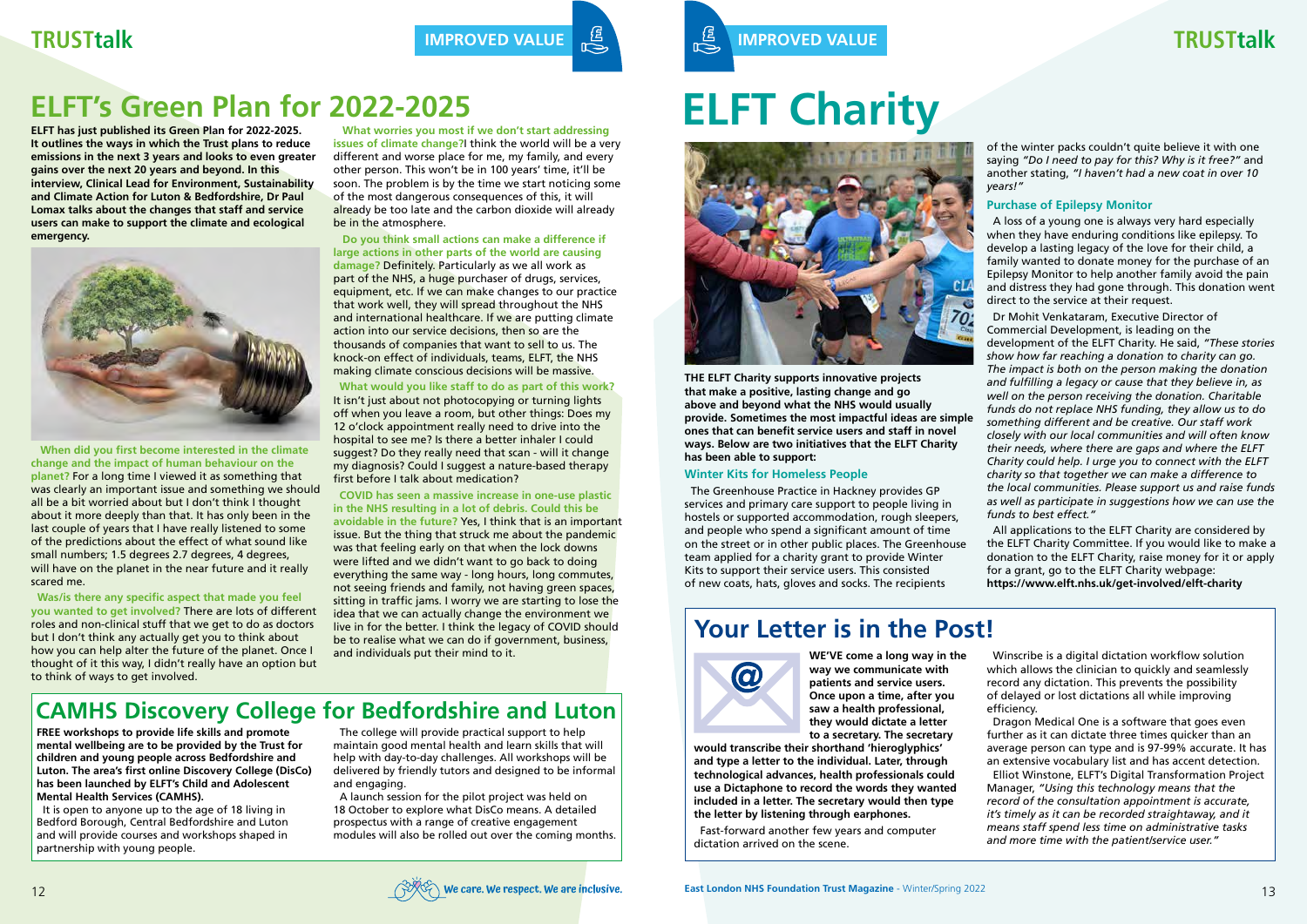# **MEMBERS**

**WE heard in January that the Trust has been rated 'Outstanding' by the Care Quality Commission – for the THIRD time! I am extremely proud of all our staff, service users, carers, governors, members and the Trust Board who contributed to this remarkable achievement.**

In my two years at ELFT, I have seen and heard the zeal and tenacity that the Trust demonstrates at every level to improve and get things right for our communities. I am so proud of this recognition. We know that there are still areas for improvement. But I know the Trust will endeavour to address these to ensure anyone needing our services gets what they need to progress.

You will be aware that going forward, we propose the appointment of a joint Chair for ELFT and North East London Foundation Trust (NELFT). This feels like a natural fit and a logical next step. Both trusts provide services in London and the East of England so are both immersed in the design and delivery of integrated services: across the Bedfordshire, Luton and Milton Keynes (BLMK) integrated care system for ELFT, and for NELFT providing services in Essex and Kent.

We have barely come out of the COVID pandemic and now are faced with another crisis. These are tense and anxious times we live in. I recognise the impact of this on our diverse communities, with Ukrainian and Russian colleagues and friends. I am reminded of the saying, *"If you face a choice between being right and being kind, be kind."* Best wishes to you all

Both trusts' councils of governors (CoGs) have been exploring the benefits of an arrangement and both are in favour of establishing a process to appoint a joint Chair. It is not unusual for trusts to share a chair. As you know, I have been Chair of Barnet, Enfield and Haringey Mental Health Trust and the Royal Free, alongside being ELFT's Chair.

There will continue to be two independent Boards for each trust and two sets of governors but with one person occupying the chair of both trusts. That means each trust will continue to be accountable to local people through their governors and the scrutiny of locally elected representatives. For us in ELFT, that means that we will continue to be fully committed to our partnerships in Bedfordshire, Luton AND London.

These are interesting times as we hopefully pull out of the pandemic, start to progress the aims of the new ELFT strategy and look towards closer working with partners in all the areas that we provide services.

**Mark Lam**



# Chair **FINAL WORD**

### **Newham Psychologists and Carers Author Book on Dementia**

**DR MICHELLE Hamill and Dr Martina McCarthy, Clinical Psychologists from Mental Health Care of Older People's services in East London have co-written a psychologically informed book 'How to Help Someone with Dementia.'**



It includes content from experts by experience from the service; Patrisha David - someone with Dementia, Shirley Drake, daughter and carer to Eileen McDermott and Edna Medland - wife and carer of Robert 'Bob'. Sadly, Eileen and Bob

passed away during the writing of the book.

The book aims to promote a holistic, person-centred, compassionate and creative approach in supporting carers who support people with dementia.

Michelle and Martina hope the book will help carers to look after themselves to be able to support loved ones who have dementia with dignity and respect, and provide tips and advice on how to manage the challenges that can arise.

 Dr Hamill says, *"We feel privileged to have worked with these women and we thought their stories brought amazing life to the psychological ideas and principles offered in the book. We were approached by a publisher who had seen some papers we had authored about dementia. We couldn't say no, given how much carers of people with dementia contribute, often quietly and without recognition."*

Shirley enjoyed the experience of contributing to the book: *"It is so exciting; the book will be such a great help to everyone. I really wished I had the book when mum was diagnosed as I felt totally alone, naive and ignorant really. So our beautiful book will help many."*

The book has impressed colleagues working in this field. Consultant Psychiatrist Dr Juliette Brown, from the Newham MHCOP service had this to say: *"It's probably the best* 

*book on dementia I've ever read, and we're really pleased and proud that our patients and families have chosen to work with the team to produce this resource which will help so many people struggling with dementia."*

"Changing your approach can improve your loved one's wellbeing better than any medications or other treatments."



# **Fatima Begum - Public Governor, Luton**

**What made you decide to become a Luton Governor?** I have been regular service user of the NHS and I always wanted to give back to it for all they did for me. I wanted to be nurse when I first got admitted in hospital back in 2004. However due to my health condition I was not able to. I have accessed Luton and Dunstable Hospital numerous times. My experience has been variable.

I therefore wanted to change the negative experiences and give back for all the positive experiences. I wanted to be part of the NHS in one way or another to give it support other than clapping, especially for the last 2 years for all they did for us and continuously do without break. Be it Christmas Day or any other day, the NHS runs without break. Being Governor is my way of doing my bit for the NHS.

**Being a relatively new Governor, what has your experience been like so far?**

It has been brilliant, I must admit at first I felt overwhelmed with all the information. However as I started to attend more and more meetings, it became easier. I enjoy listening to everyone and enjoyed celebrating the NHS with fellow Governors. I loved meeting other Governors face to face in early December. That was the highlight of my first 3 months and it was a wonderful way to start my term.

### **During the last 3 months of being a Governor, what have you found most interesting about your role as a Governor or the role of Governors collectively?**

I did not realise how beneficial it would be to me personally. That's the most interesting thing I found. It has been wonderful being part of a team that has the best interests of NHS at heart. It was wonderful to see how motivated our Governors are, as well as the staff that attend our meetings. We don't normally hear or see the hard working people behind the scenes. Being Governor gave me an insight into the work that goes on and the struggles they have. It is reassuring to me as a resident/service user to see the hard work of the team.

### **Is there anything else you would like Members to know about you?**

Thank you to everyone who voted for me. I wholeheartedly thank you for allowing me to be part of this wonderful team of people, who share the same vision as I. I have always thought nothing is too small to make the world better place, even if I can make one small change to anyone or anything, I feel that I have made some contribution to making our world a little better. Thank you so much for giving me this opportunity. I feel privileged to be able to serve as governor.